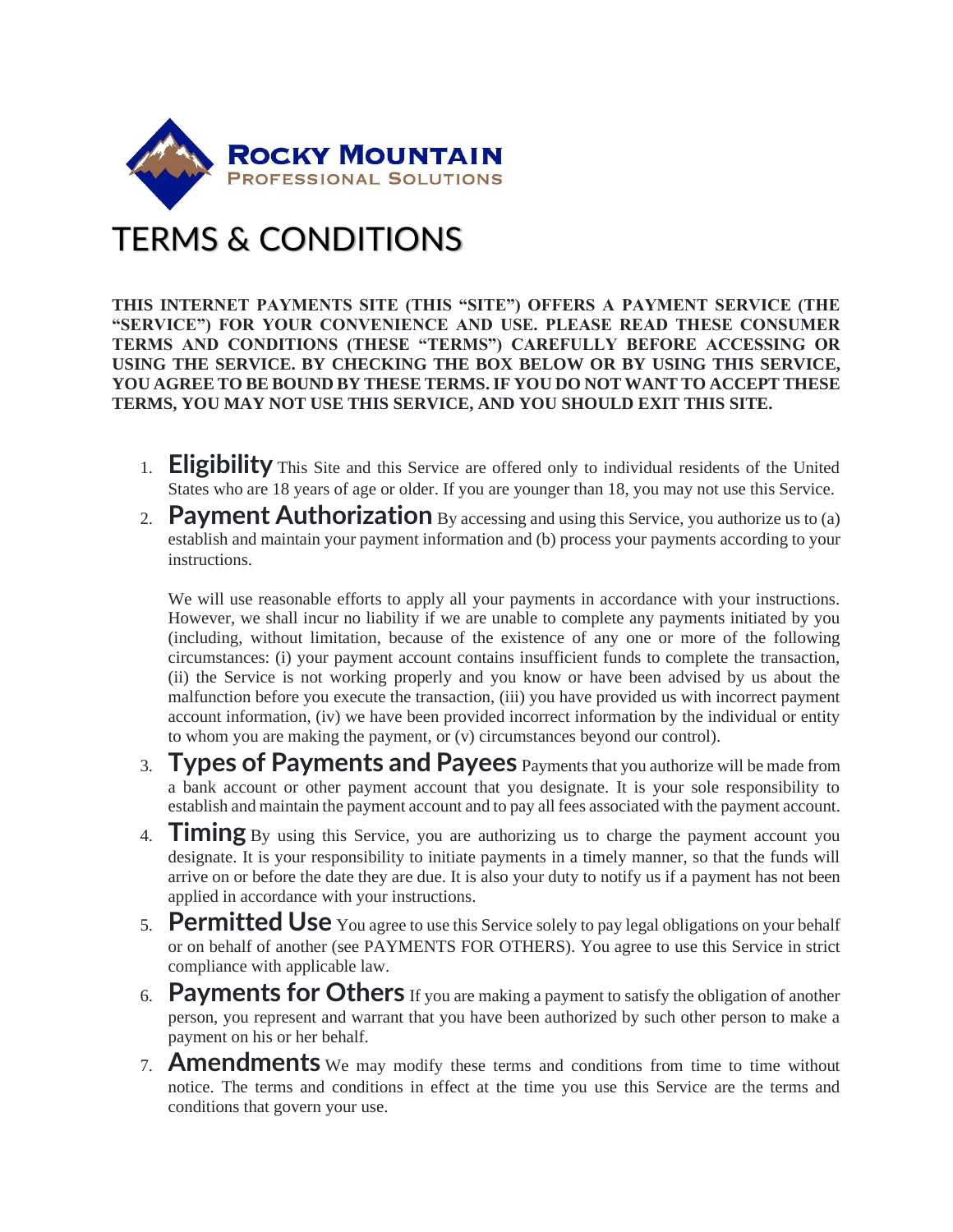- 8. **Disclaimers** THE SITE AND THE SERVICE ARE PROVIDED ON AN "AS IS, AS AVAILABLE" BASIS. WE MAKE NO WARRANTY, REPRESENTATION, GUARANTY OR CONDITION OF ANY KIND, WHETHER EXPRESS, IMPLIED, STATUTORY OR OTHERWISE (INCLUDING, WITHOUT LIMITATION, WARRANTIES OF RELIABILITY, TIMELINESS, QUALITY, SUITABILITY, AVAILABILITY, ACCURACY, COMPLETENESS, TITLE OR NON-INFRINGEMENT, OR IMPLIED WARRANTIES OF MERCHANTABILITY OR FITNESS FOR A PARTICULAR PURPOSE), WITH RESPECT TO THE SITE, THE SERVICE, OR ANY OF THE CONTENT, SERVICES, PRODUCTS, SOFTWARE OR OTHER MATERIALS AVAILABLE THROUGH THE SITE.
- 9. **Limitation of Liability** TO THE MAXIMUM EXTENT PERMITTED BY APPLICABLE LAW, WE WILL NOT BE LIABLE TO YOU OR ANY THIRD PARTY FOR ANY DIRECT, INDIRECT, SPECIAL, INCIDENTAL, CONSEQUENTIAL, SPECIAL, PUNITIVE, EXEMPLARY OR MULTIPLE DAMAGES OF ANY KIND IN CONNECTION WITH OR ARISING OUT OF YOUR USE OF THIS SITE OR THESE SERVICES. IF WE LEARN OR YOU INFORM US THAT WE HAVE MADE A MISTAKE IN APPLYING YOUR PAYMENT, WE WILL TAKE ONE OF THE FOLLOWING ACTIONS, AT OUR SOLE DISCRETION: (i) IF YOU HAVE PAID A FEE TO ACCESS THIS SITE, WE WILL REFUND THE FEE TO YOU; OR (ii) WE WILL REAPPLY THE PAYMENT IN ACCORDANCE WITH YOUR ORIGINAL INSTRUCTIONS. THIS IS YOUR SOLE AND EXCLUSIVE REMEDY.
- 10. **Communication -**THIS IS AN ATTEMPT TO COLLECT A DEBT AND ANY INFORMATION OBTAINED WILL BE USED FOR THAT PURPOSE.

**Email:** Please note that email contact is potentially unsecured and should not be used to communicate Personal Health Information or other sensitive personal information including payment information. Your email may be unsecured, and you assume all responsibility for such email. Please note: many companies have a policy that emails can be read by other personnel. While every effort is made to protect confidentiality, we do not recommend using an employer-provided or shared email address.

**Note:** We will not respond to you via email.

**Text Messages:** By providing your cell phone number and opting in to receive text messages, you have provided Centron Services, Inc. DBA Credit Systems, our clients, agents, and creditors to use any or all information, including cellular telephone numbers, for the purpose of contacting you regarding this and any subsequent debts placed by any client. This may include contact via automated dialing and messaging equipment including text messages.

• Msg frequency varies by acct/preference. Msg & data rates may apply.

• To opt-out, Text STOP to 71802. An opt-out confirmation message will be sent back to you.

• To request support, Text HELP to 71802

## **How to Contact Us**

If you have any questions or concerns regarding these Terms and Conditions feel free to